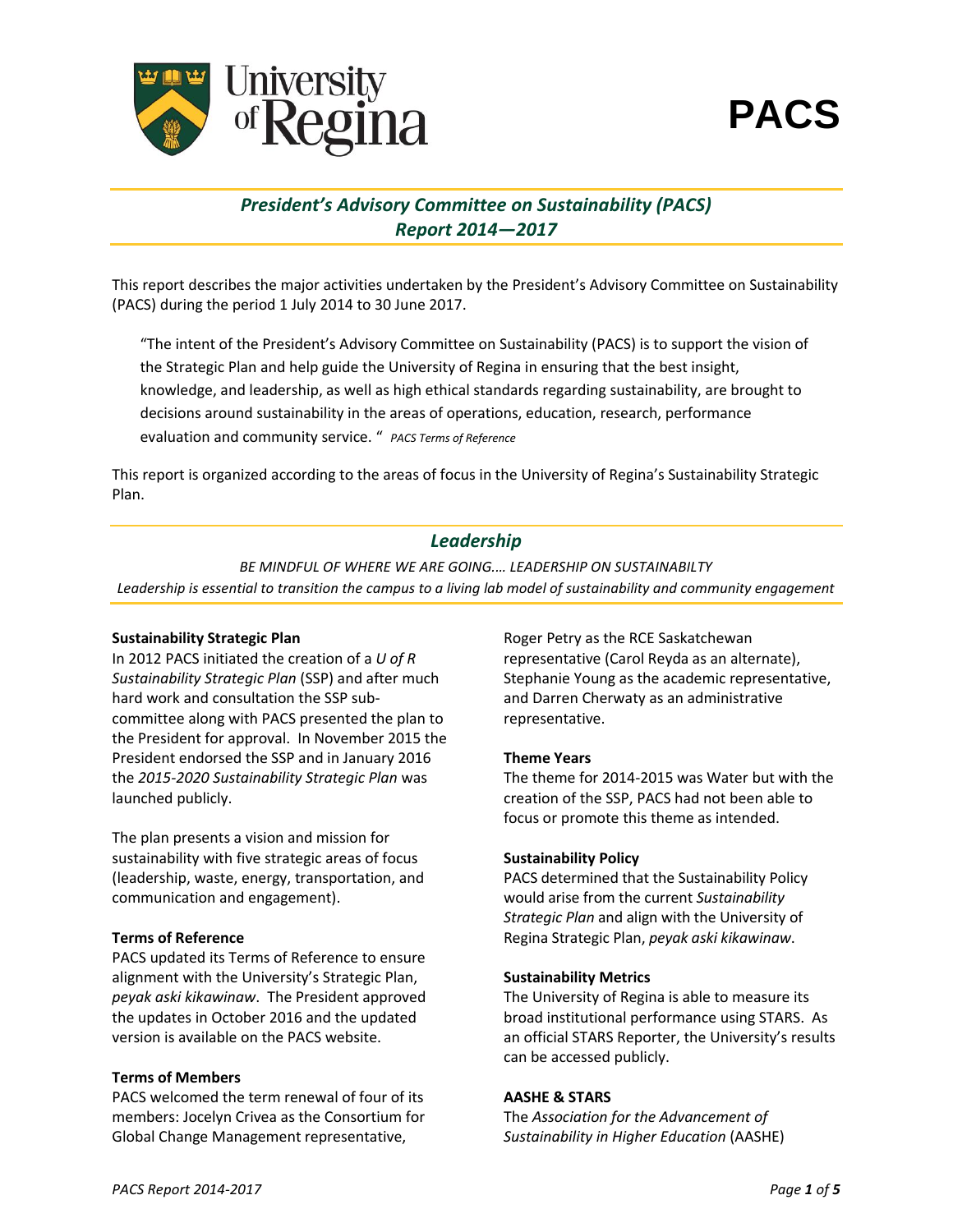officially recognized the University of Regina as a *Sustainability Tracking and Rating System* (STARS) Reporter in November 2015. This certification is valid for three years and was awarded based on the U of R's accomplishments in campus sustainability. As an official Reporter, the University's results are publicly available on the STARS website.

### **Regional Centre of Expertise on Education for Sustainable Development – Saskatchewan**

U of R is a founding partner in RCE-SK (www.saskrce.ca). Several joint RCE-UR events were held in conjunction with PACS including visits from other RCEs under the UN University initiative.

### **RCE-SK Recognition Awards**

The RCE Saskatchewan Education for Sustainable Development Recognition Event recognized five projects from the University of Regina in 2015, four in 2016 including the *Sustainability Strategic Plan* and *Sustainability and Community Engagement Fund* (SCEF), and three in 2017 including the UR Sustainability Certificate and the UR Print Optimization Program.

The role universities play globally is an important one and this event highlights the post-secondary education sector.

In May 2015 student Minsoo Cho represented RCE Saskatchewan at the official opening of Sejahtera Centre in the Asia-Pacific. Her representation generated recognition among international RCEs, formed a link for future projects and promoted sustainability initiatives.

# **Fair Trade Campus**

Maria Aman, an Engineers Without Borders and Canadian Fair Trade Network Saskatchewan representative and Damien Bolingbroke, an Engineers Without Borders member joined PACS

to ask for support in making the U of R a Fair Trade Campus.

After much discussion, PACS determined that a full fair trade campus certification is pre-mature at this time but certainly something to work toward. Though the requirements are achievable, the cost increase is not something the University Community is prepared for. University vendors have been encouraged to offer more fair trade options and the Communications sub-committee will work on communicating the benefits of fair trade options. As fair trade options become more popular, PACS will re-visit the option of becoming a fully certified fair trade campus.

# **Sustainability Leadership**

With the College Avenue Campus Renewal Project in full force Facilities Management no longer had the capacity to support the Sustainability Coordinator position. This position has been vacant since April 2016 and will remain so until a funding solution is found.

Until a new Coordinator is in place, committee members agreed to hire a student who can provide PACS with the more basic, yet incredibly important functions the Sustainability Coordinator managed. The student has been tasked with maintaining an online Facebook and Twitter presence, updating and maintaining the Sustainability webpage with current and relevant information, organizing and maintaining the UR Sustainability email inbox, and where possible, participating in and supporting various sustainability projects and initiatives. Anything the student is unable to manage or answer will be sent to PACS for response.

Funding for a permanent Sustainability Coordinator position was requested in the 2017- 18 budget but because of the budget reductions, the request could not be granted.

# *Waste*

# *BEING MINDFUL OF ALL WE USE…DECREASE WASTE*

*Waste in all its forms was the number one concern for students, faculty, and staff. Members of the community felt that reducing waste is the greatest opportunity for impact for the University of Regina.*

# **Food Waste Management-Luther College**

In Fall 2012 Luther College Cafeteria improved its sustainability footprint by changing dish sizes and durability, moving the location of utensils and

desserts, and introducing trayless lunches. Along with cost reductions, Luther College has seen a reduction in food, water and chemical waste.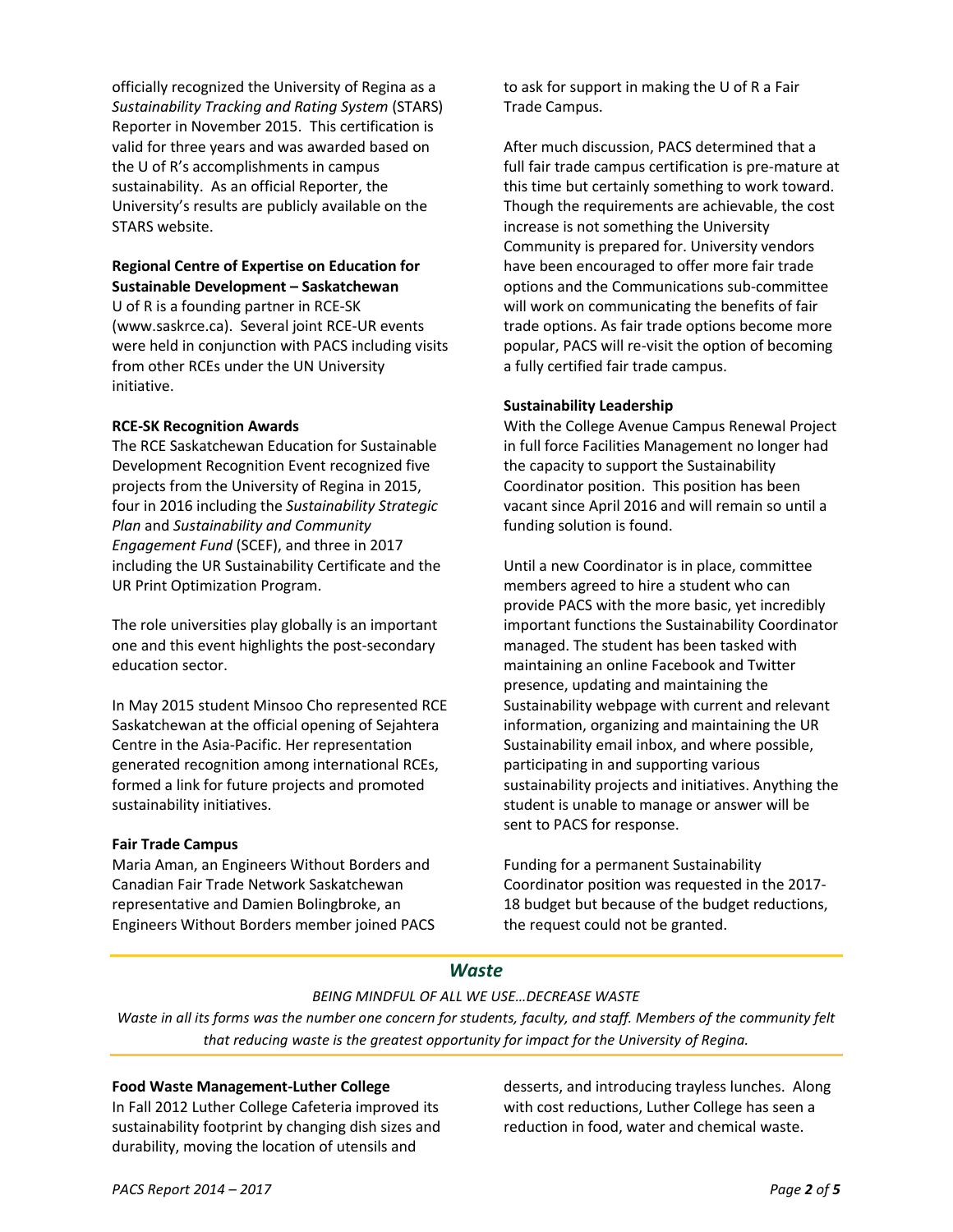### **Composting Project**

In November 2015 third-year Biology student Atiyah Bagha presented on campus composting to PACS. She is part of an RPIRG working group on composting and challenged PACS to work with current students and faculty members to advance composting on our campus while reducing the amount of material taken to landfills.

Professor Chris Yost, in collaboration with UR Team Compost and UR Engineering students, generated and submitted a plan and proposal on how to fund an in-vessel composter on campus and the benefits it would provide the University. They highlighted how the University would become a leader in waste reduction and sustainability.

Though the benefits of this idea are sound and certainly worthy, the University is not able to fund this initiative under the current budgetary constraints. In order to advance this initiative and plan, this group of individuals is actively planning to submit funding applications for various grants to assist with this project.

#### **Coffee Grounds Recycling Pilot Program**

Unlike the large scale Composting Project, the Coffee Grounds Recycling Pilot Program, which

began in January 2017, is a smaller composting program offering similar results but on a reduced scale. In the short period of 30 January to 30 March 2017 just over one ton of coffee grounds was composted.

UR Custodial Services and a UR composting team, made up of student volunteers, has partnered with Loraas Disposal who will provide the University a composting bin and regular disposal services. The start-up costs of this program have been covered by the SCEF and it is believed that the savings gained from less waste going to the landfill will offset any additional costs of this project. If this project is deemed successful the project team will explore funding on an on-going basis (if required).

As capacity allows, the UR composting team will look to include additional campus kitchens and vendors in this recycling program. This team has begun planning for the development of vegetable composition and hope to further explore this option as the campus community becomes more familiar with the coffee grounds recycling program.

# *Energy*

*BEING MINDFUL OF HOW WE CONSUME ENERGY…. BE EFFICIENT, SUPPORT ALTERNATIVES The challenge posed by climate change requires rethinking and retooling the manner in which the University makes decisions and provides opportunities for the University to explore alternative energy sources and practical applications. These include natural energy sources, such as wind, geothermal, and solar energy, which can be used directly for practical and applied uses on campus.*

### **Print optimization project**

During the first five years of the project, the number of printer devices on campus were reduced from 1196 to 675 and this has saved the

University an estimated \$1.4M. The target number of devices on campus is 317 which, if reached, could bring potential savings of \$4.4M. The success of this program was formally recognized at the 2017 RCE Saskatchewan Recognition Awards.

### **Renovations and Construction**

Indigenization and sustainability are the main themes in the design of both the Kisik Towers and the College Avenue Campus Renewal.

The construction of the new residences, Kisik Towers, is now complete and the building was officially opened in September 2015.

Funds and Partnerships for the renovation of College Avenue campus, specifically the Darke Hall were confirmed in June 2016.

### **Geothermal Energy Heating**

PACS welcomed the idea of understanding more about geothermal energy. In May 2016 a group of experts presented PACS the advantages of geothermal energy and the benefits it could bring to the U of R.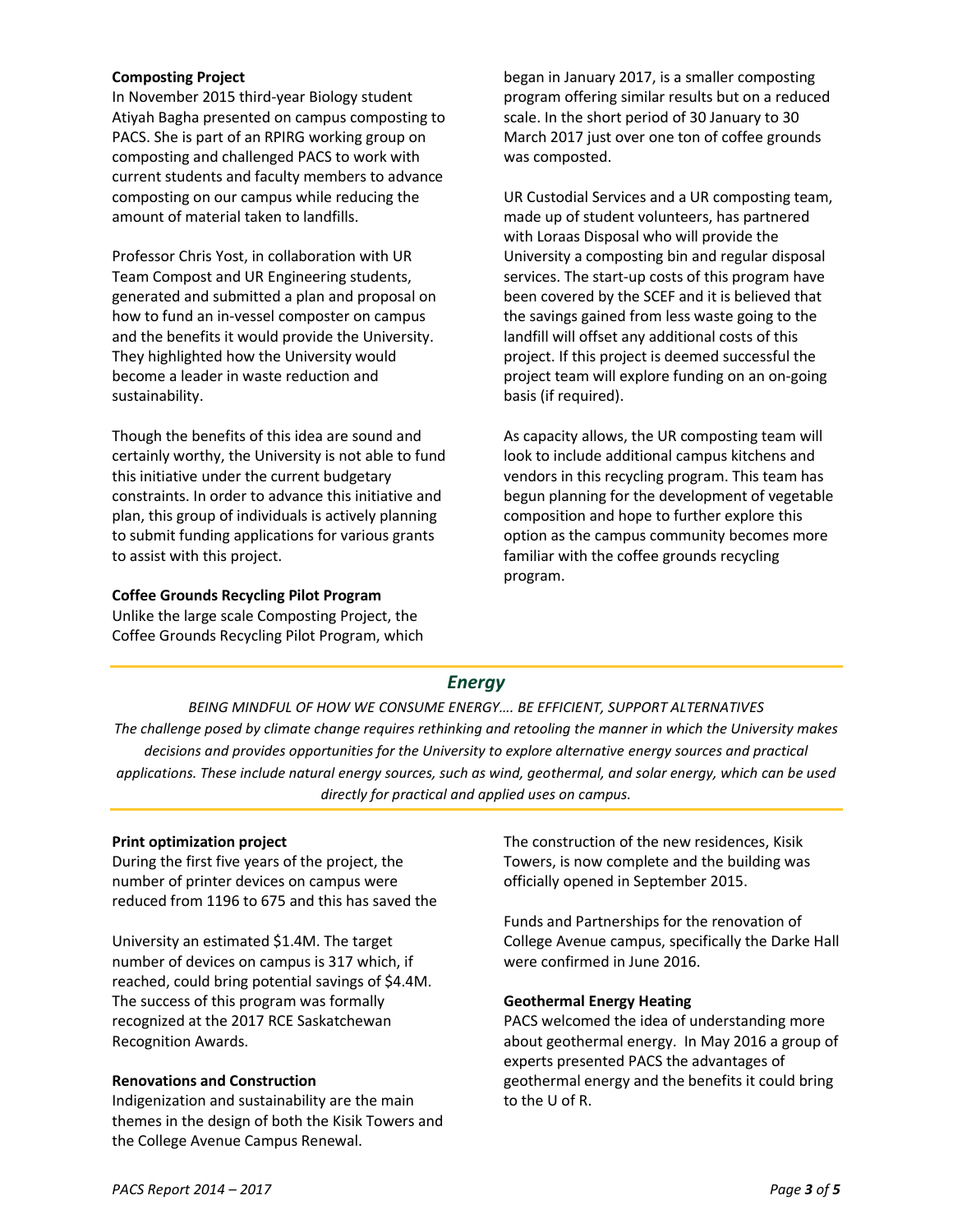Investing in Geothermal Energy Heating would put the University on the map as the first and only university in Canada to run this type of system. The long term benefits the University would garner are invaluable.

A working committee presented to the President and Executive Team and has begun exploring funding and partner opportunities.

### **Energy Management with SaskPower**

In late 2015, the University of Regina Facilities Management partnered with SaskPower on energy management projects worth \$3M.

Over the next three years some of the various projects that will be worked on are:

- LED lighting;
- ventilation systems re-commissioning; and
- enhancements to FM's energy management information system

# *Transportation*

*BEING MINDFUL OF HOW WE MOVE…SUPPORT SUSTAINABLE TRANSPORTATION With thousands of people going to and from the University of Regina on a given day, the University is responsible for supporting and using sustainable, multi-modal forms of transportation. This will not only reduce our carbon footprint but will enable the University to serve as a role model for the wider community.*

### **Universal Bus Pass**

In September 2015 the Universal Bus Pass (U-Pass) was approved first by the student body then by Regina City Council.

Beginning September 2016, students will receive a U-Pass allowing them city-wide transportation at a reduced rate. This initiative will significantly reduce environmental footprints, air pollution and will contribute to less congestion on campus.

# *Communication and Engagement*

*BEING MINDFUL OF HOW WE COMMUNICATE…. ENGAGE THE UNIVERSITY AND THE WIDER COMMUNITY*

*Participants of the survey and consultation sessions consistently commented that*

- *the University of Regina does great things that no one knows about.*
- *to change the culture, we need to celebrate and profile sustainability research, teaching, and action.*
- *the University of Regina needs to better engage with the wider community and illustrate how the University is a resource to help in solving community problems.*

*It is the responsibility of every student, faculty and staff member to spread the word – of their own work and that of their colleagues and friends.*

#### **Regina Farmers' Market**

In December 2015, the Board of the Regina Farmers' Market (RFM) decided to discontinue their on-campus market despite commitment from vendors. The main reasons the RFM decided to discontinue this market was due to a difficulty in advertising and maintaining a selection of fresh produce during the slower months. They also feared that their brand would suffer as they weren't able to maintain the consistency their customers expected of them. They hoped to see more of the outside community attend these

markets and wondered if the lack of parking and accessibility played into the overall lack in popularity.

This feedback will become valuable information as the U of R looks into future partnerships with various organizations.

#### **Edible Campus Apiary**

An apiary located on the Classroom Building rooftop highlights the importance of bees and what they do for the environment.